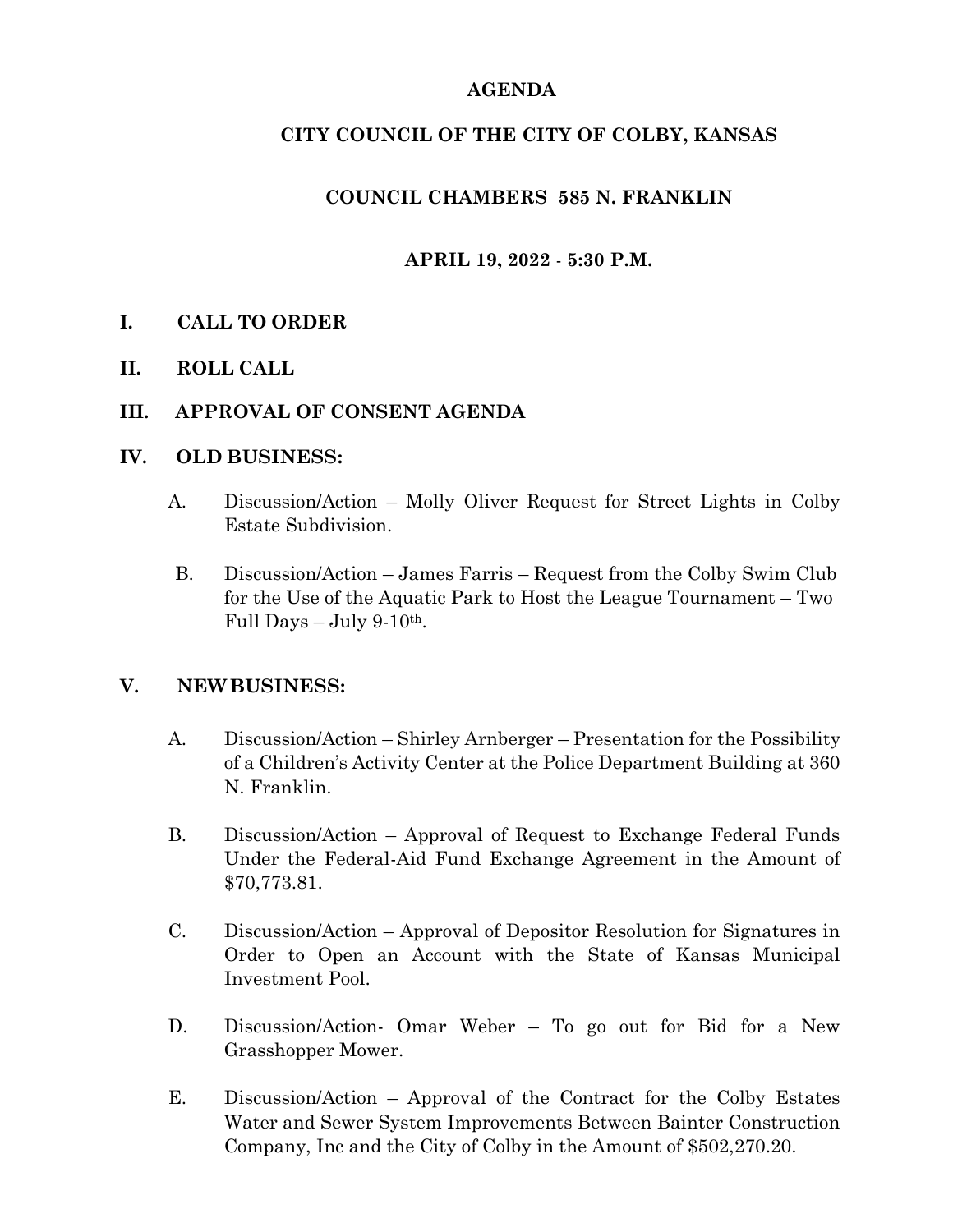- F. Discussion/Action Executive Session To Review and Consider City Manager Contract Terms, Pursuant to the Non-Elected Personnel Exemption, K.S.A 75-4319(b)(1).
- G. Discussion/Action Approval of the Employment Agreement Between Ronald D. Alexander, City Manager and the City of Colby.
- H. Discussion/Action Approval of Resolution No. 1181 Naming Ronald D. Alexander, City Manager, as Signer on All Deposits Accounts and Repealing Resolution No. 1178 Dated January 18, 2022.

## **VI. REPORTS AND DISCUSSIONS:**

A. Options for 2023 Budget Workshop – After the Council Meeting on June 21st or have the work session on June 22nd.

## **ADJOURNMENT**